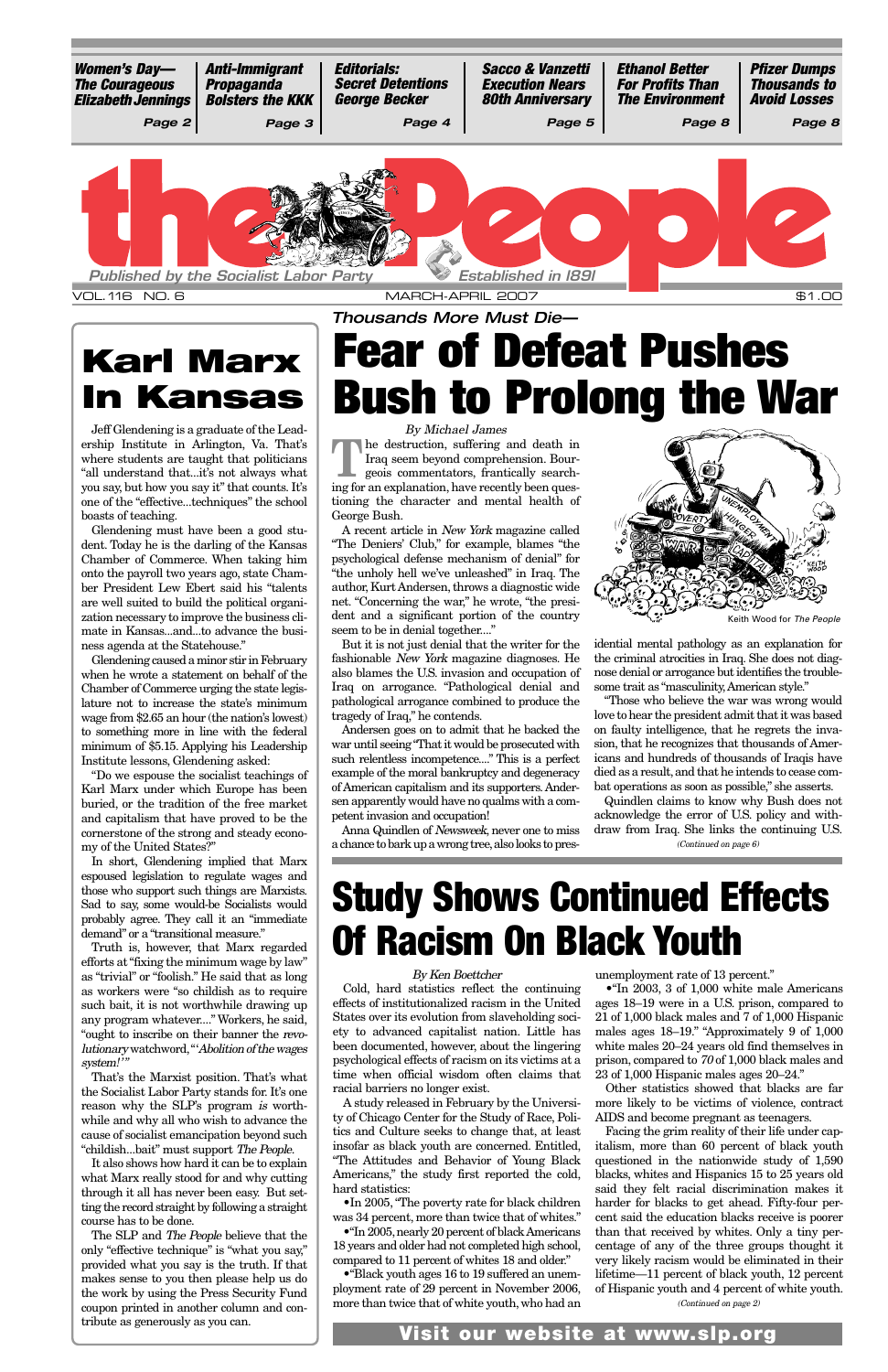The responses of black youth in particular showed "They do feel quite alienated...like secondary citizens at times," said Prof. Cathy

Cohen, who conducted the study at the University of Chicago.

Cohen, quoted in an Agence France Presse article posted at Yahoo! News, concludes, "We have a decision to make: are we going to put off dealing with this issue until it explodes or are we going to engage and think creatively about how to...expand how we think of the responsibilities of the state?"

Presumably, Cohen is suggesting that the capitalist political state can play a positive role in correcting the racial inequities the system fosters. While that might not be impossible the



likelihood is that the kids have it right: if left to the political state, significant social and economic gains won't be made in the lifetime of today's black workers and their children.

The roots of racism are watered by the poverty and unemployment produced by capitalism,

its competition for jobs and limited opportunities, and racial myths and stereotypes continued by reactionary pundits and politicians of the very economic system that makes these

things necessary: capitalism.

"Race" has long provided capitalism with an excellent tool for keeping workers divided and fighting amongst themselves for those limited opportunities. The political state is now in the process of strengthening the tools it uses to repress workers and enforce the privileged position of the capitalist class.Why would it give up one of its best tools?

Far better for workers of all colors to work together to build a classconscious and classwide movement that can unite them against their exploiters to forever end the system that breeds racism—before the capitalist state and its sponsors can implement their authoritarian plans for social "improvements."

#### By B.G.

On March 8 Socialists the world over salute the achievements of women in the international struggle for social equality by celebrating International Women's Day, established in 1910 by the International Socialist Congress at Copenhagen, Denmark.

It may surprise many that racial segregation existed in the North as well as the South. We should remember, however, that slavery was originally an institution in all 13 of the original American colonies.We should also remember that while most slave owners were white a small number were black. Indeed, there were black slave owners in every state where slavery was legal before the Civil War. Black slave owners benefited from chattel slavery back then just as African American capitalists benefit from wage slavery today. Then as now, however, there was no escape from the ignorance at the root of all prejudice and that sometimes crosses over and helps to obscure class lines, not to mention the conflicts that go on within as well as *between* social classes.

The struggle of women for social equality often encounters prejudices linked to race and class as well as gender, resulting in a jumble not always easy to sort out. As an example of this mix from the early days of the United States to the present, we present the story of one courageous African American woman who challenged segregation on the transportation facilities in a certain city in this supposed land of freedom.

She was 24 years old, a hard-working schoolteacher, but also the daughter of a well-known preacher and capitalist.She was born and raised in the United States, but was denied equal treatment because of her gender and her race and in spite of her petty bourgeois or middle-class upbringing.

One day she boarded a whites-only bus and refused to leave when the conductor gruffly ordered her off. The conductor—himself an Irish immigrant who had quickly absorbed the racial prejudices of the day—with the help of the bus driver

threw the woman bodily off the bus. Two determined racist workingmen against one courageous African American woman from a capitalist family!

The woman sued the private company that operated the bus line and won her case on the legal grounds that the company was a "common carrier" that was legally required to "carry all respectable persons," without regard to race.

Does this sound like Rosa Parks in Montgomery, Ala., in 1955? A bit, perhaps, but this particular incident occurred in Manhattan in 1854, and the woman's name was Elizabeth Jennings.

Jennings brought certain advantages of class to her struggle for equal treatment on New York City's omnibus lines that were not available to the enslaved or free working-class majority of 19th-century African American women.

"Jennings was well off and well connected," as explained by one account."Her father,Thomas Jennings, was an important businessman and community leader who had associations with Abyssinian and St. Phillips, two major African American churches.As a tailor, he held a patent on a method for renovating garments and maintained a shop on Church Street." (VictoriasPast.com)

Nonetheless, Jennings' courageous stand encouraged other African Americans of the city to organize against discrimination by the transportation companies.Through agitation and legal action by their newly formed Legal Rights Association, they were able to desegregate the First, Second, Third, Fourth and Eighth Avenue "omnibus" transportation lines by 1860. The Sixth Avenue line held out a while longer.

Slavery was gradually eliminated by law in the North, long before the Civil War, but white prejudice against blacks remained long after the legal freedom of African Americans in the North was achieved, just as it continues today.

Let us continue to be ever vigilant against oppression and discrimination wherever they occur. Keep the torch of freedom burning brightly, lighting the way for the future generations to come! Wiping out class lines by establishing the Socialist Industrial Republic of Cooperative Labor is the key to wiping out the conflicts and prejudices that class divisions breed.

|                                                 | $\Box$ \$5 for a 1 year sub $\Box$ \$8 for a 2 year sub $\Box$ \$10 for a 3 year sub |  |
|-------------------------------------------------|--------------------------------------------------------------------------------------|--|
| $\Box$ \$9 for a 1 year sub by first-class mail |                                                                                      |  |

|                                               | PHONE ____________________ |
|-----------------------------------------------|----------------------------|
|                                               |                            |
| <b>CITY</b>                                   | STATE<br>$\sqrt{1}$        |
| Make check/money order payable to The People. |                            |

the People **P.O. Box 218, Mountain View, CA 94042-0218**

| A sample copy of The People      |
|----------------------------------|
| is your invitation to subscribe. |

## **The Courageous Elizabeth Jennings**

International Women's Day—

(Continued from page 1)



**. . . Effects of Racism**



*problem capitalism has never been able to solve.*

NEW YORK LABOR NEWS P.O. Box 218 Mtn. View, CA 94042-0218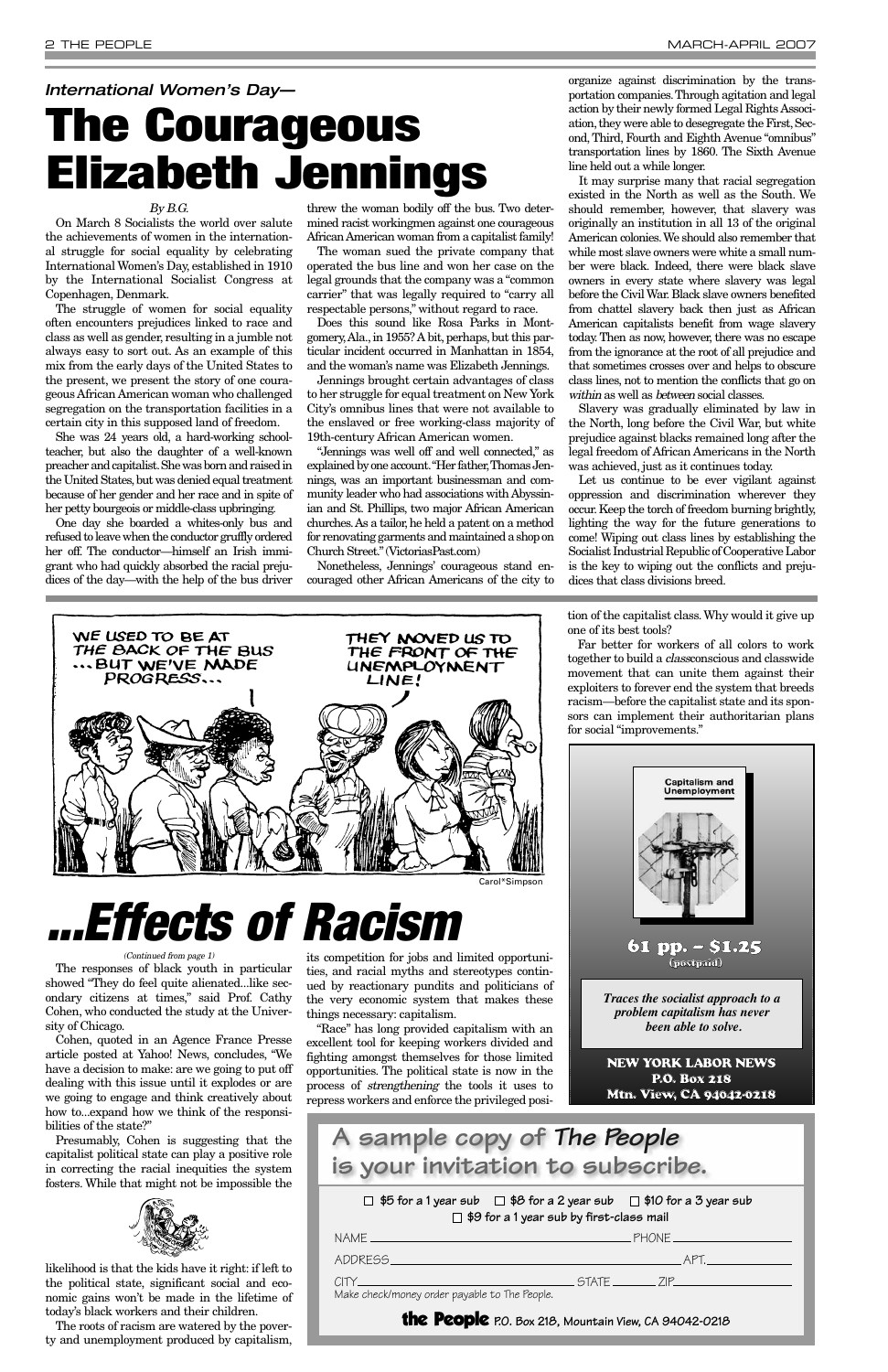By Ken Boettcher

Tries by capitalist politicians, pundits and<br>
labor fakers against "illegal immigration"<br>
and for "immigration reform" have never labor fakers against "illegal immigration" had a lasting effect on the problem of long-term unemployment under capitalism—a crisis of

capitalism that serves to "justify" their rants and raves against immigration. Their demagoguery does bear fruit, however—as recent evidence attests.

In February the Anti-Defamation League issued a report entitled "The Ku Klux Klan Today." It catalogs evidence that the Klan has "witnessed a surprising and troubling resurgence by exploiting fears of an immigration explosion, and the debate over immigration has in turn helped to fuel an increase in Klan activity, with new groups sprouting in parts of the country" that haven't recently seen much Klan activity. (The whole report is available at http://www.adl.org.)

According to the report, the Klan is increasingly cooperating with other

white supremacist and neo-Nazi groups to build an anti-immigration movement. In an article on their efforts, CNN.com cited figures from the Southern Poverty Law Center, a foe of the Klan. "Between 2000 and 2005," said Mark Potok of the SPLC, "hate groups mushroomed 33 percent and Klan chapters by 63 percent." SPLC estimates put today's Klan membership at up to 8,000 members in 150 chapters nationwide.

It's not the first time the Klan and groups like them have grown by targeting immigrants. As Brian Levin, director of the Center for the Study of Hate and Extremism at California State University at San Bernardino, put it for CNN.com, the Klan "reached peak membership at more than 4 million in the 1920s by focusing on immigration." "Newcomers from Ireland and Germany," Levin said, "were portrayed as Catholic usurpers invading the United States, taking jobs from native-born Americans and undermining national fabric."

Today their target is, increasingly, immigrants from Mexico and other Latin American countries. Their cross-fertilization with other white supremacist and neo-Nazi groups and their use of the Internet to spread their propaganda deepens the threat that these racist groups, working with the foil of anti-immigrant propaganda spewed by more "respectable" racists and demagogues in Congress and the media, pose to the interests of all workers.

The crux of the matter is this: The immigration issue is a trap. The premise behind it is as simple as it is false. That false premise is that

"illegal immigrants" steal jobs from American workers. With millions of workers and their



Klan members from three different Klan groups participating Anti-Defamation League<br>in a National Socialist Movement [neo-Nazi] rally in Columbus, Ohio, in Sept. 2006. From a slide show at www.adl.org.

families suffering the effects of permanently high unemployment (official lies about the extent of unemployment notwithstanding), that

false assertion may mislead workers to support a crackdown on immigration.

That would be a tragedy, not only because of the violence it would bring to many individuals, but also because of the threat such a crackdown poses to the interests of the whole working class. Any ban on hiring undocumented workers, for example, cannot be effectively enforced without some way of positively identifying the status of all workers. Thus any ban contains within it the seeds of a national identification system, or internal passports—a key feature of totalitarianism.

The principal cause of unemployment is not

undocumented workers, but rather the normal economic laws of the capitalist system. Based as that system is on competition and the profit motive, every capitalist must push more and

> more labor power out of the process of production in order to survive in the marketplace.

The capitalist class has a vested interest in disguising this fact because, were it known, workers would understand that the solution to unemployment lies in abolishing private ownership of the means of production and establishing social ownership and democratic control. Abolish capitalism and administer production democratically in a socialist society collectively owned and controlled by all, and every bit of extra human labor power that could be had would merely benefit society by producing more to meet all human needs.

For ruling-class demagogues, blaming "illegal immigrants" for unemployment serves a double

purpose. It draws attention away from the real source of the problem—and from the socialist solution—and it serves to keep the working class divided and weakened. For the thugs of the Klan, other white supremacists and neo-Nazis, it is a means of seeking power to build an ugly system of oppression most sentient beings long ago rejected.

It is increasingly imperative that workers realize the real nature of the immigration debate and anti-immigrant propaganda, and work for a real solution to unemployment: The abolition of capitalism and class rule and the establishment of a socialist society of peace, plenty and freedom for all.

## **Anti-Immigrant Propaganda Bolsters the Ku Klux Klan**



The People (ISSN-0199-350X), continuing the Weekly People, is published bimonthly by the Socialist Labor Party of America, 661 Kings Row, San Jose, CA 95112-2724.

Periodicals postage paid at San Jose, CA 95101-7024. Postmaster: Send all address changes to The People, P.O. Box 218, Mountain View, CA 94042-0218. Communications: Business and editorial matters should be addressed to The People, P.O. Box 218, Mountain View, CA 94042-0218. Phone: (408) 280- 7266. Fax: (408) 280-6964.

Access The People online at: www.slp.org. Send e-mail to: thepeople@igc.org.

Rates: (domestic and foreign): Single copy, \$1. Subscriptions: \$5 for one year; \$8 for two years; \$10 for three years. By firstclass mail, add \$4 per year. Bundle orders: 5–100 copies, \$16 per 100; 101–500 copies, \$14 per 100; 501–1,000 copies, \$12 per 100; 1,001 or more copies, \$10 per 100. Foreign subscriptions: Payment by international money order in U.S. dollars.

#### By Michael James

It was March 16, 1968, when American soldiers opened fire on peasants in a hamlet called My Lai in the village of Son My.The monument that the Vietnamese have erected there says that 504 inhabitants were murdered.

Neil Sheehan, author of a book on the U.S. war

against Vietnam, entitled A Bright Shining Lie, wrote that the victims were "old men, women, boys, girls and babies." Sheehan de-scribed the massacre:

"One soldier missed a baby lying on the ground twice with a .45 pistol as his comrades laughed at his marksmanship. He stood over the child and fired a third time. The soldiers beat women with rifle butts and raped some and sodomized others before shooting them. They shot the water buffalos, the pigs and the chickens. They threw the dead animals into the wells to poison the water. They tossed satchel charges into the bomb shelters under the houses.A lot of the inhabitants had fled into the shelters. Those who leaped out to escape the explosives were gunned down. All of the houses were put to the torch."

Why remember My Lai? Because American war crimes are continuing, from Abu Ghraib to Guantanamo, from the murder of 24 Iraqi civilians in Haditha to the rape by U.S. soldiers of 14-year-old Abir Al-Janabi. They went on to murder Abir, her 7-year-old sister Hadil, her mother Fakhriyah and her father Qasim.

The same monster that slaughtered a total of 3 million Vietnamese is now unleashed in Iraq, and the death toll there is climbing daily. The monster is American capitalism. That is the profound, essential and fundamental horror that makes possible individual horrors such as

the rape and murder of Abir Al-Janabi.

Sheehan looks at My Lai and concludes that U.S. military and civilian leaders "made the massacre inevitable." The painful truth about America is that a criminal capitalist class orchestrates a criminal economic system and designs a criminal foreign policy utilizing war as a mere business strategy. "Carnage," as Daniel De Leon said, "is a specter that dogs the heels of capitalism."

## **Nothing New About U.S. War Atrocities**

#### From My Lai to Haditha—

### NATIONALISM: Working-Class Nemesis

Discusses the origins, development and dangers of nationalism, and what the working class must do to resist and counter nationalist rhetoric.

**16 pages — \$1 postpaid**

**NEW YORK LABOR NEWS P.O. Box 218 Mtn. View, CA 94042-0218**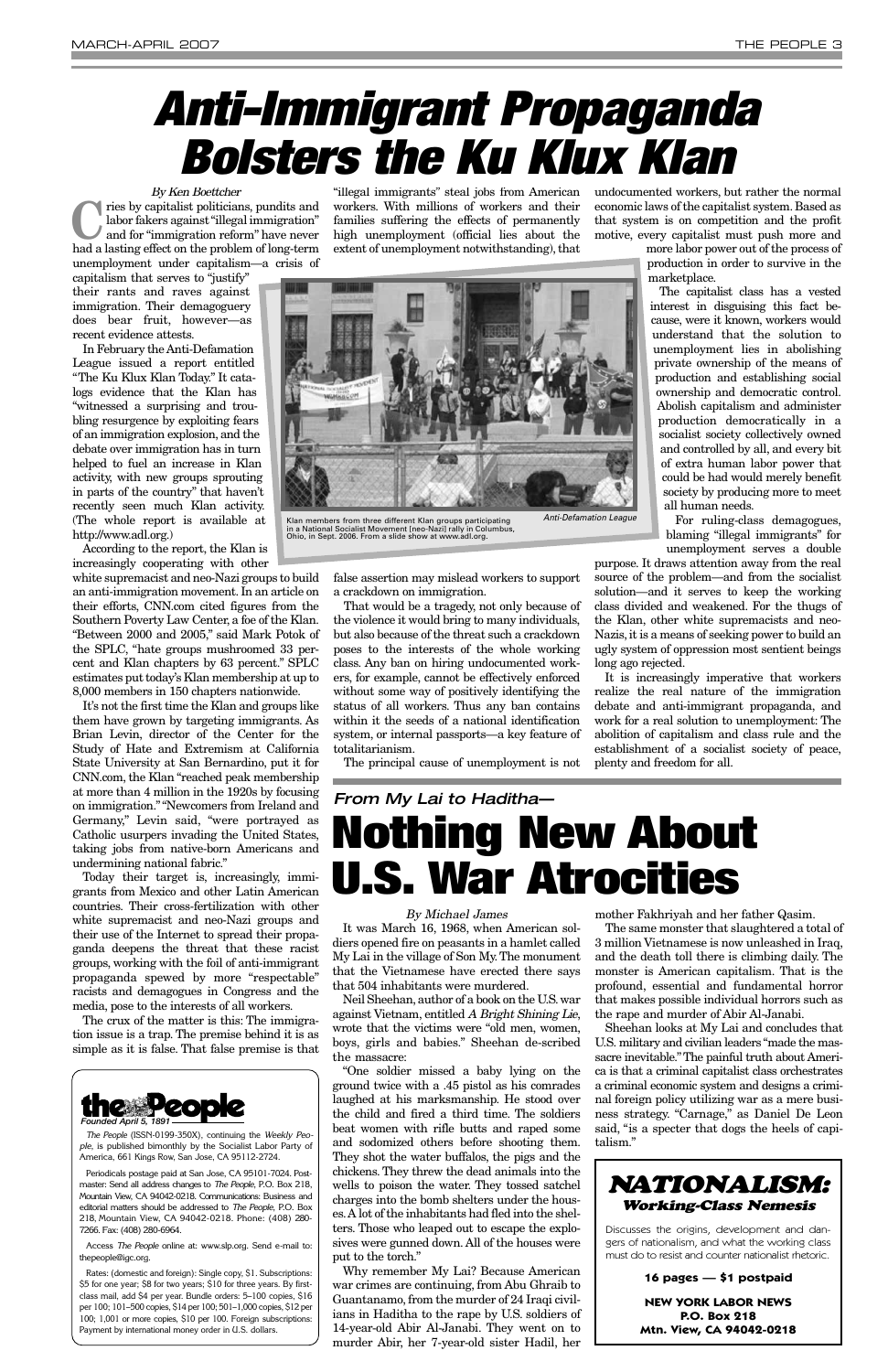#### **Forgetful of Bolivar**

(Daily People, Aug. 13, 1913)

Since the experience of England with the Boers, the experience has been a favorite warning to the United States on the lips of "distinguished Latin Americans" whenever these broke into print to prophesy what would happen in the event of United States aggression south of the Rio Grande. The latest Latin American, carefully introduced as "distinguished," to utter the warning is the Venezuelan Rafael de Nogales Méndez.Señor Nogales Méndez has done so in a memorial addressed by himself to President Woodrow Wilson, in which he informs the president that the United States would have on its hands the job that England had on her hands in South Africa, if the United States endeavored to run Latin America, or any portion thereof: 80 million Latin Americans would rise "as one man."

As a Latin American, especially a Venezuelan, Señor Nogales Méndez should remember Bolivar, the great Simon Bolivar, to whose prowesses and abnegation, more than to any other one individual, South America owes her liberation from Spain.

When the last unhorsed trooper of [Spanish Gen. Pablo] Morillo had left Venezuelan soil, and the last batch of viceroys had been shipped back home at Callao, in Peru; when the labors of freeing the land from Spain being done, he turned his mind to the building up of the South American nation; when, then, the South American feudal lords, feeling disengaged of the overlordship of the Spanish crown, gave full rein to their feudal instincts, and turned the land into a vast Scotland during the protracted period of the clans' feuds; when he then saw his illusions crumble, Bolivar, broken-hearted, uttered the prophetic words: "This land will have to be reconquered."

Since then that has happened that seemed to give the lie to Bolivar's prophecy. Every attempt—Spanish, British, French—to retake armed possession of South American soil has been successfully fought back and foiled. Was Bolivar in error?

A series of recent events and facts answers the question.

The constitutionally elected president of Venezuela,Cipriano Castro,was unconstitutionally overthrown by a "palace mutiny," during his absence abroad, and the chief of the mutineers, Gen. Vicente Gomez, was supported in his military usurpation by the combined navies of the United States, France and Great Britain,which barred Castro's way back home and to the office to which he had been elected.Where were the 80 million Latin Americans? Did they rise "as one man" ? They submitted.



The Bush administration's refusal to sign the "International Convention for the Protection of All Persons From Enforced Disappearance" should surprise no one.The Human Rights Council of the United Nations approved the treaty last June and the U.N. General Assembly adopted it in December. Fifty-seven nations endorsed the treaty in Paris on Feb. 6.

As a press release from the American Civil Liberties Union put it, "The accord sought to bring an end to forced disappearances, used by dictatorships to secretly detain, arrest or kidnap individuals and then deny it occurred." It garnered no U.S. signature because the world's foremost practitioner of this human rights abuse today is the U.S. government itself, which innocently terms the practice "extraordinary rendition."

That history—indeed, that of the whole 20th century—makes it plain that such atrocities will never be permanently ended by the political states from which they spring. For that the political state itself must be swept out of existence and replaced with a new kind of government. Workers themselves must accomplish that task. They must take, hold and collectively operate the means of life, building a new kind of government that democratically administers production with one goal—the pursuit of life, liberty and happiness for all. Only such a government can completely eliminate the bloody excesses of the historical political state. —K.B.

According to an account published in The Washington Post in 2005, those kidnapped under the program are secretly detained with no due process in a covert network of interrogation and torture facilities in countries where the window-dressing of official prohibitions against torture do not exist.

"Nations that eventually ratify the treaty," said one account,"would enshrine victims' rights, and would require states to penalize any forced disappearances in their countries and enact preventative and monitoring measures."

The mission of unionism is to prepare the working class to overthrow a corrupt and decadent capitalism and to lay the foundations for the industrial democracy of socialism. If never, ever mentioning that and instead merely seeking compromises with the capitalist exploiters makes a champion, then George Becker was your man.  $-KB$ .

Its provisions would snag plenty of CIA agents and U.S. government officials. Since the 2001 terrorist attacks, hundreds—if not thousands—have been kidnapped under the U.S. program and sent to torture centers around the world. Originally set up to house "two dozen or so al Qaeda leaders believed to be directly responsible for the attacks," said The Washington Post, it soon held hundreds "whose intelligence value and links to terrorism were less certain." Now there are "many, many more who don't reach any threshold" for such links, said an intelligence official quoted in The Washington Post.

Even without the signatures of the United States and some of its allies known to have facilitated or participated in these human rights abuses, international legal actions are beginning to stir this witches' cauldron of "black ops." In February courts in Germany and Italy—both of which are reportedly complicit in the program—issued arrest warrants for CIA agents and others involved in kidnappings from those countries. The European Union Parliament also approved a report admonishing 15 European countries and Turkey for assisting the United States with its repressive dementia.

But to think that such actions, or the treaty, can end such abuses, is naïve. It is important to note that the U.N. treaty culminates nearly a quarter century of efforts to seek justice by those victimized in the last international wave of mass kidnappings and torture, the infamous "Operation Condor." That operation involved CIA Director George Bush Sr.,Secretary of State Henry Kissinger and the Nixon and Ford administrations with South American dictators in a murderous wave of "disappearances" of political opponents to U.S.-supported military regimes in Chile, Argentina and elsewhere across the Americas.



### **Secret Detentions**

Upon his death on Feb. 3, an article on Tompaine.com eulogized George Becker, president of the United Steel Workers union from 1997 to 2001, as "A Tough-As-Steel Workers' Champion." In fact, Becker was no champion of workers. He was a champion only of the kind of unionism that has utterly failed to improve the condition of workers as a class, and which promises only further failure to do so in the future.

Becker, like his contemporaries at the head of other affiliates of the AFL-CIO, presided over a procapitalist union at a time of rising international competition from companies with newer productive machinery or techniques than those in the United States, or with otherwise lower labor costs. The USW, like its brethren, took serious hits as a result. Why? Because these unions and their leaders, like George Becker, accept capitalism.

Throughout all the concessions and consolidations that resulted, misleaders of labor like George Becker never explained to workers how they could fight to win the class struggle by organizing workers rather than jobs on an industrywide and classwide basis, with the objective of abolishing capitalism and establishing a workers' democracy.They merely accepted what was dished out, haggled over the details and sold it to the workers as necessary.

"George did as much as any president in our history to strengthen our union," said a press release issued after his death by the USW. That says a lot about the "strength" of such unions. The USW survived massive job cuts only by merging with the United Rubber Workers and the Aluminum, Brick and Glass Workers Union, by consolidating locals and districts—things for which Becker is now praised by the USW. But more cuts are ahead. So, in the end, is the total collapse of procapitalist unionism, leaving workers demoralized and with a no doubt bitter taste in their mouths for unions in general.

### **George Becker**

Socialism is the collective ownership by all the people of the factories, mills, mines, railroads, land and all other instruments of production. Socialism means production to satisfy human needs, not as under capitalism, for sale and profit. Socialism means direct control and management of the industries and social services by the workers through a democratic government based on their nationwide economic organization.

Under socialism, all authority will originate from the workers, integrally united in Socialist Industrial Unions. In each workplace, the rank and file will elect whatever committees or representatives are needed to facilitate production. Within each shop or office division of a plant, the rank and file will participate directly in formulating and implementing all plans necessary for efficient operations.

Besides electing all necessary shop officers, the workers will also elect representatives to a local and national council of their industry or service—and to a central congress representing all the industries and services. This All-Industrial Congress will plan and coordinate production in all areas of the economy. All persons elected to any post in the socialist government, from the lowest to the highest level, will be directly accountable to the rank and file. They will be subject to removal at any time that a majority of those who elected them decide it is necessary.

Such a system would make possible the fullest democracy and freedom. It would be a society based on the most primary freedom—economic freedom.

For individuals, socialism means an end to economic insecurity and exploitation. It means workers cease to be commodities bought and sold on the labor market, and forced to work as appendages to tools owned by someone else. It means a chance to develop all individual capacities and potentials within a free community of free individuals. It means a classless society that guarantees full democratic rights for all workers.

Socialism does not mean government or state ownership. It does not mean a closed partyrun system without democratic rights. Those things are the very opposite of socialism.

"Socialism," as the American Socialist Daniel De Leon defined it, "is that social system under which the necessaries of production are owned, controlled and administered by the people, for the people, and under which, accordingly, the cause of political and economic despotism having been abolished, class rule is at end. That is socialism, nothing short of that." And we might add, nothing more than that! Remember: If it does not fit this description, it is not socialism—no matter who says different. Those who claim that socialism existed and failed in places like Russia and China simply do not know the facts.

Socialism will be a society in which the things we need to live, work and control our own lives—the industries, services and natural resources—are collectively owned by all the people, and in which the democratic organization of the people within the industries and services is the government. Socialism means that government of the people, for the people and by the people will become a reality for the first time.

To win the struggle for socialist freedom requires enormous efforts of organizational and educational work. It requires building a political party of socialism to contest the power of the capitalist class on the political field and to educate the majority of workers about the need for socialism. It requires building Socialist Industrial Union organizations to unite all workers in a classconscious industrial force and to prepare them to take, hold and operate the tools of production.

You are needed in the ranks of Socialists fighting for a better world, to end poverty, racism, sexism, environmental disaster and to avert the still potent threat of a catastrophic nuclear war. Find out more about the program and work of the Socialist Labor Party and join us to help make the promise of socialism a reality.

(Continued on page 6)

### what is socialism?



Latin America's socialist revolution will come, but only after its capitalist revolution is complete.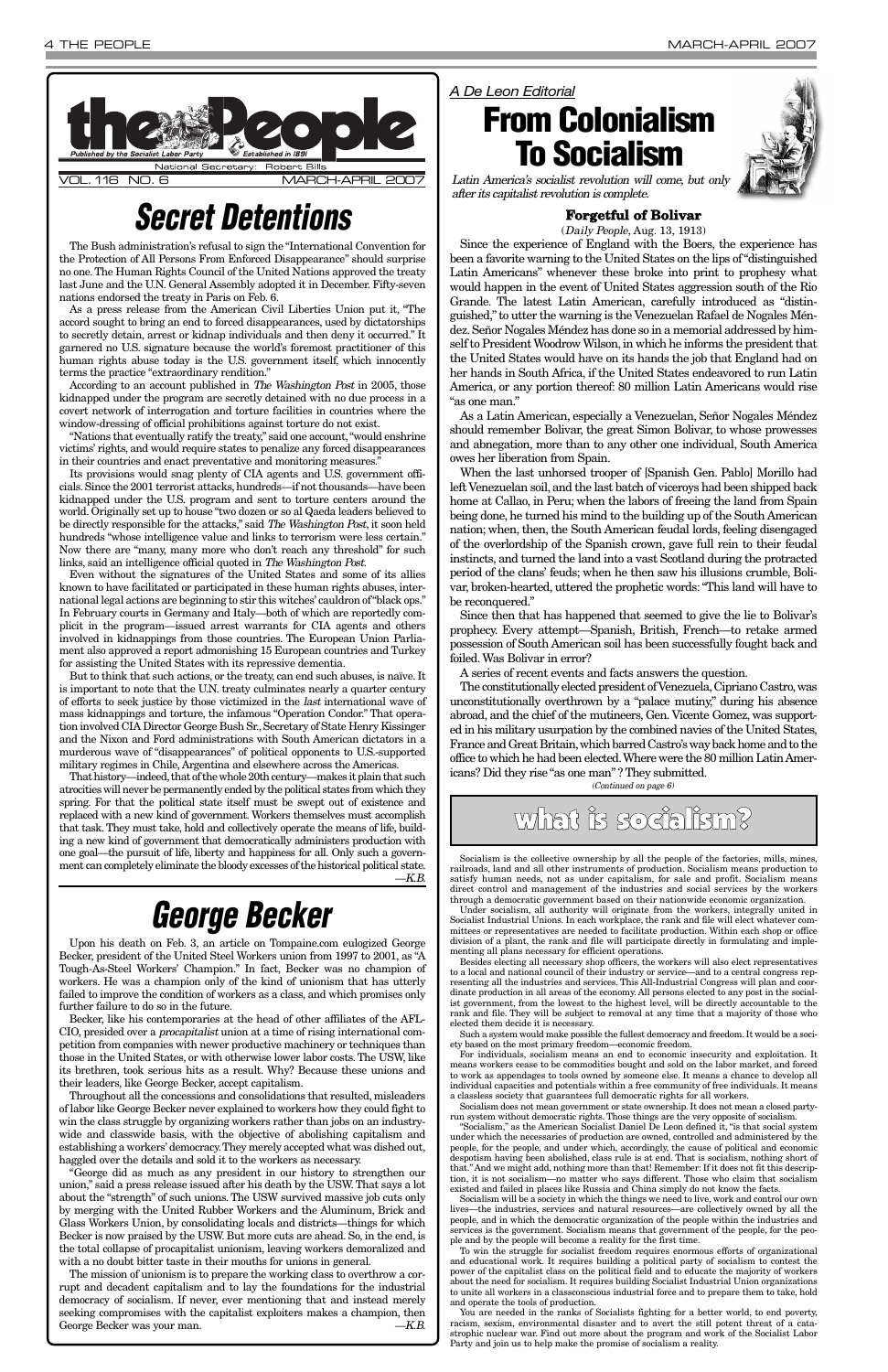**T**his year marks the 80th anniversary of the double judicial murder of Nicola Sacco and Bartolomeo Vanzetti. Their electrocution on Aug. 23, 1927, at Charleston prison in Massachusetts brought to a tragic end one of the most infamous cases in American judicial history.

Sacco and Vanzetti, Italian immigrant workers, had been brought to trial in 1921 on the charge that they had committed a payroll holdup the previous year at South Braintree,Mass.,during which

the company's paymaster and an armed guard were killed. In the course of their trial, however, it was made quite evident that the real "crime" of which they were accused was that of being professed anarchists.

The trial was held in the hysterical atmosphere of the post-World War I "red scare."Both the judge and the prosecutor repeatedly played on prevailing antiradical emotions in their handling of the defendants and the jury.

The conviction of Sacco and Vanzetti was obtained by introducing bought-off prosecution witnesses and by resorting to just about every crooked tactic ever used by a prosecuting attorney.Tonone of this did presiding Judge Webster Thayer offer the least objections;instead,he abetted it.

From start to finish, the trial so flagrantly contravened due process that it provoked worldwide indignation and protest demonstrations. Funds were raised to wage a battle for reversal of the verdict or a new trial.The six-year court fight terminated in a final defeat when, on April 5, 1927, the Massachusetts Supreme Court unanimously denied a defense motion for a new trial. The following editorial on that decision by Weekly People editor Olive M. Johnson appeared in our issue of April 23, 1927:

#### **SACCO AND VANZETTI**

#### (Weekly People, April 23, 1927)

Feelings convicted them. Guilty or innocent there is no question but that these two men were rushed to conviction on the crest of the "red" hate wave which followed the war, the Russian Revolution and the mad scare of "radicalism" and socialism which the revolutionary wave which swept Europe brought in its train. And now that the law has got them in its clutches it refused to let go or even to retry the case for fear, evidently, that the case will serve to throw discredit upon or shake the law itself.

"I say that I not only am not guilty of these two crimes, but I never commit crime in all my life. I have sinned but I never commit crime. I have never steal. I have never kill and I have never spilled blood. I have fought against the crime, and I have fought and sacrificed myself to eliminate the crimes the law legitimates and the church sanctifies."

Those interested in justice for Sacco and Vanzetti ought therefore to be the last to appeal

to feelings in their case.And yet—

Who can read the reports of last Saturday's dreadful hour in court of these two men, without feeling overwhelmed in their favor—overwhelmed even if the law in the case had established the clearest and most unbreakable chain of circumstantial evidence, which it certainly has not, let alone the new evidence and the new doubts which it has refused to hear?

Criminals, thugs, highwaymen, murderers do not speak and act like these men. If Sacco and Vanzetti are guilty of the crimes of which they are convicted and for which they are sentenced to death then, in the name of science, they ought to be allowed to live, segregated and under observation, for surely they would present the strangest problem in criminology that the world has ever seen. Radicals have been guilty of murder more than once.Anarchists, nihilists and various kinds of physical forcists have killed in social revenge and been convicted. But let it be noted it is not a "radical" murder, excusable in any creed that they might have, of which these two men are convicted.It is highway robbery accompanied by murder, murder of a fellow workingman in fact.It is not in any way the sort of crime that the wildest and most overheated anarchists would be apt to plot. And these two men at that do not appear to be the overheated type: they are rather of the simple, idealistic type.

Sacco spoke, his eye firm, his head erect:

"I never know, never hear, never even read in history anything so cruel as this court. After



Nicola Sacco Bartolomeo Vanzetti

seven years persecuting they still consider us guilty….I know the sentence will be between two classes, the oppressed and the rich, and I know there will always be collision between these classes….I've never been guilty, never, not yesterday, not today, not forever."

And Vanzetti spoke, quietly, philosophically, sometimes smiling as if he saw humor in it all:

"What we have suffered these seven years no human tongue can say, and yet you see me before you,not trembling;you see me looking you in your eyes straight, not blushing not changing color, not ashamed or in fear….

Looking calmly at Judge Thayer he said:

"We know that you have spoke yourself and have spoke your hostility against us, and your despisement against us with friends of yours on the train, at the University Club of Boston and the Golf Club of Worcester."

And in conclusion: "I would not wish to a dog or to a snake to suffer what I have had to suffer for things I am not guilty of.But my conviction is that I have suffered for things I am guilty of. I am suffering because I am a radical and indeed I am a radical….I have suffered more for my beloved and for my family than for myself. But I am so convinced to be right that if you could execute me two times, and if I could be reborn two other times, I would live again to do what I have done already." Criminals, thugs, murderers do not speak so. Only "fanatics" use that sort of language, "fanatics," that is "revolutionists" who are "crazy" enough to be ready to die for their cause—the early Christians for example. And everybody present seems to have been thrilled by that sincerity and that "fanaticism." Even the most hard-shelled capitalist reporters are letting their emotions get the better of them, and Prof. Felix Frankfurter of the Harvard Law School, who was present, is quoted to have said afterward that he never has been more moved than by Vanzetti's speech. The sheriff himself, who can scarcely be very sentimental, is said to have been so paralyzed by the speeches and the dreadful sentence that followed that he stood gaping, unable to realize that the thing was finished and that the judge had adjourned the court.

Only Judge Thayer was unmoved. Old and dry and hard as parchment, he is described as having sat through the stirring scene absolutely unmoved and without moving and then with "his

> eyes averted" he spoke the horrible sentence, "suffer the punishment of death by the passage of electricity through your body," first to Sacco and then to Vanzetti.

The reasonable legal doubt has been strong throughout. But there is something stronger, even more compelling in favor of these two simple workingmen. Not only our reason but our feelings, all our senses, rebel and refuse to accept their guilt.

The time between now and July 10 is short. Their case seems now to be in most competent hands, influential people are becoming stirred and interested. It may yet be possible to save them. Congressman Celler of New York, all else failing, has asked the governor of Massachusetts for a stay of the execu-

tion until he can introduce in the next session of Congress a measure directing the attorney general to submit his files for inspection to ascertain whether collusion to convict had existed between the Department of Justice and the Massachu-

setts court.

But should the worst come and Sacco and Vanzetti are executed or even just "pardoned" by the governor and given a life sentence, without a retrial to establish their guilt or innocence, the workers of the land must not allow the matter to rest. The demand must still go forth—open the records. Let us know whether it is possible in this "free" country to railroad men or women to the gallows for the crime of being radicals!!

And as long as even a shadow of a doubt hangs over the Department of Justice and the courts, how is it possible for any patriotic citizen if he be decent to rest until that shadow is removed?!

\_\_\_\_\_\_\_\_\_\_\_\_\_\_\_\_\_\_\_\_\_\_\_\_\_\_\_\_\_\_\_\_\_\_\_\_\_\_\_\_\_\_\_\_\_

#### **Resolution on Sacco-Vanzetti Case**

#### **Socialist Labor Party National Executive Sub-Committee Demands Pardon and Thorough Investigation**

(Weekly People, April 23, 1927)

WHEREAS, Sacco and Vanzetti have for six years been incarcerated in a Massachusetts prison for alleged murder and are now under a sentence of death, the execution to take place during the week of July 10, 1927; and

WHEREAS, Grave doubts exist as to the guilt of these two men; and

WHEREAS, The conviction of Sacco and Vanzetti took place under circumstances that clearly point to the fact that they were victims of the anti-Red mania fostered by the politicians in control of state and federal governments during the years of the war, and the years immediately following it; and

WHEREAS, The antiquated judicial machinery in the State of Massachusetts makes it impossible for Sacco and Vanzetti to secure a proper review of the evidence used to convict them, and a careful consideration of such new evidence as has since been brought to light; be it therefore

RESOLVED, That we demand of the Governor of Massachusetts, the Honorable Alvin T. Fuller, that he exercise his power to pardon Sacco and Vanzetti, thus opening the way to a thorough investigation of all the circumstances, testimony

## **Two Innocent Immigrants Condemned to Die**

#### Sacco and Vanzetti Anniversary Nears—

(Continued on page 7)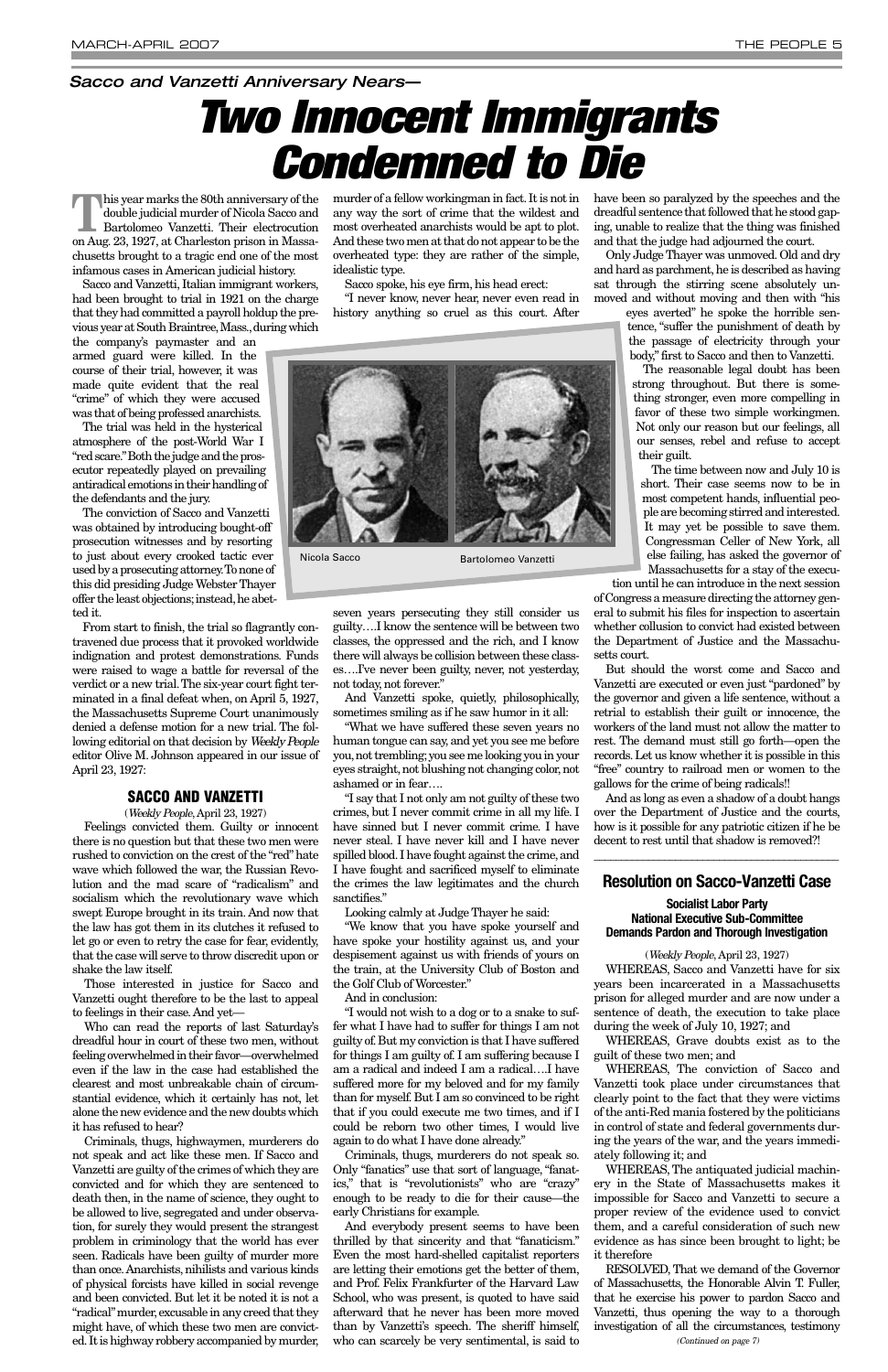

occupation of Iraq with testosterone and calls in a Georgetown professor, Deborah Tannen, for support."The masculine approach in our culture is never to apologize because it indicates weakness," according to the good professor.

And so, the war is being attributed to denial, arrogance and masculine pride. These writers are mystifiers and bewilderers. They serve capitalism well by offering up truly lame explanations for capitalism's crimes. They reject a systemic analysis, refusing to acknowledge that capitalism means war, endless war.

Bourgeois writers also perpetuate the propagandistic notion that there is a fundamental benevolence, decency or morality to U.S. actions. By failing to question capitalism, Quindlen concedes a benign legitimacy to U.S. foreign policy. She thinks it is only human shortcomings such as arrogance or masculine pride or denial that lead to good-intentioned excess or errors in U.S. conduct.

And talk about denial, Quindlen actually seems to entertain the notion that the president could somehow develop a conscience and suddenly withdraw from Iraq while issuing an awkward but heartfelt Texas rancher "aw shucks,gee whiz, gosh darn it, we meant well" type of apology to the Iraqi people. She laments the fact, this time by quoting George McGovern and William Polk, who said: "Alien to Americans is the idea of making amends for our actions; we do not like ever to admit that we have been wrong."

Secretary of State Condoleezza Rice, of all people, recently served up the truth about U.S. actions regarding Iraq. "'Iraq is worth the investment' in American lives and dollars," the Associated Press quoted her as saying.

And there you have it. The war is an investment. Reports of "sweetheart deals" and PSAs —production sharing agreements—that give huge Iraqi reconstruction and oil profits to companies such as Halliburton,Bechtel,MCI,Fluor, ExxonMobil, Shell and BP confirm the truth as spoken by Secretary Rice.

In other words, the bloodbath in Iraq is best defined by a truth that is rather banal and mundane. The criminal invasion and occupation of Iraq is, despite the death toll, merely an investment for the U.S. corporate ruling class and business as usual for American capitalism.

It is indeed "mission accomplished" for Bush and his masters of war. The death toll, over 3,000 U.S. dead and 654,965 Iraqi dead according to a July 2006 Johns Hopkins Bloomberg School of Public Health and Al Mustansiriya University in Baghdad study, simply doesn't matter. It is only the price of doing business.

And what American citizen can honestly claim surprise or shock or disbelief at the carnage in Iraq? Have we forgotten that, not so long ago, a distinguished international war crimes tribunal found America guilty of genocide in the peasant nation of Vietnam?

Denial may be an aspect of U.S. culture. But there are two tremendous truths that cannot be denied. The first is Marxism's profound truth and continuing relevance. Marx could have been speaking today of the U.S. presence in Iraq when he wrote that the bourgeoisie seeks profit "over the whole surface of the globe" and "compels all nations, on pain of extinction" to submit to capitalism. The second truth that cannot be denied is that the U.S. ruling class is capable of committing any crime in the name of profit.

which the oxygen is depleted by nutrient-rich runoff from the Mississippi River.

So what has capitalism's market-based approach given us? Environmentally destructive farming practices that will destroy our soils (not a renewable resource), cut food production and increase food costs for workers both in the United States and the nations to which it exports food.

Using ethanol as a replacement for hydrocarbon fuels is a marginal gesture at best toward staving off the depletion of oil stocks and fighting global warming. A socialist society with production for use rather than profit would immediately seek to cut wasteful practices and apply all the research skills at society's disposal to deal with the problems of oil depletion and global warming.

## **...Prolong the War**

#### (Continued from page 1)

### **. . . Ethanol**

(Continued from page 8)

the press about the condition of Pfizer workers is that among them there is no organized effort to bring the outrages of capitalist exploitation and the firing of tens of thousands to the attention of the country. This is what true unionism should be making a big stink over, not over CEOs ripping off capitalist stockholders.



(Continued from page 8)

Colombian territory was dismembered by the government of the United States, despite the treaty obligation to guarantee the territory of the republic; the "Canal Zone" was seized; and the opera bouffe Republic of Panama was staged. Where were the 80 million Latin Americans? Did they rise "as one man"? So far from rising their separate governments set the seal of approbation upon the conduct of the United States, by each and all recognizing the "Republic of Panama."

These two instances are picked out of a mass of others, they being most typical, being most glaring.

Feudalism had expected a new lease of life in America when it overthrew Spain. But other social forces were in motion to prevent the consummation.As Dr. Paul S. Reinach, the brilliant professor of political science in the University of Wisconsin, and now ambassador to China, puts it in his recent work, The New South America, a new South America has risen from the waters. That new South America is the child of the breath of capital, and by capital the whole of South America is being reconquered. Individual Don Quixotes, living in memories of the past, may fret and fume and predict mass uprisings to the slogan of the battle cries of the War of Independence, the mass of the population of all ranks has been and is falling in line with social evolution.

Bolivar was right. Although, no doubt, the "reconquest" that he had in mind was not the reconquest that lay in the cards of social evolution, yet is it a reconquest, all the same, and emphatically so—and merrily will the conquering ball roll.

## **...De Leon**

(Continued from page 4)

This is my contribution of \$ \_\_\_\_\_\_\_ for *The People*'s Press Security Fund, which will help support the SLP's official journal. (Please make checks/money orders payable to the Socialist Labor Party or *The People* and mail to P.O. Box 218, Mountain View, CA 94042-0218.)

| Name    | the control of the control of the control of the control of the control of |
|---------|----------------------------------------------------------------------------|
| Address | <u> 1989 - Andrea Andrew Maria (h. 1989).</u>                              |
|         | Apt.                                                                       |
|         |                                                                            |
| State   | $\frac{1}{\sqrt{2i}}$ $\frac{1}{\sqrt{2i}}$                                |

*(Political contributions are not tax deductible.)* Acknowledgments will be made in *The People*. Please indicate if a receipt is desired: ❑ Yes ❑ No

### The People's Press Security Fund

### directory

#### **UNITED STATES**

**NATIONAL OFFICE—**SLP, PO Box 218, Mtn. View, CA 94042-0218; (408) 280-7266; fax (408) 280-6964; email: socialists@slp.org; website: www.slp.org.

**CHICAGO—**SLP, P.O. Box 1432, Skokie, IL 60076.

**CLEVELAND—**Robert Burns, 9626 York Rd., N. Royalton, OH 44133. Call (440) 237-7933. Email: slpcleveland@yahoo. com.

**DALLAS—**Call Bernie at (972) 458-2253.

**EASTERN MASS.—**Call (781) 444-3576.

**GRAND RAPIDS—**SLP, c/o Mike Kowalski, P.O. Box 68041, Grand Rapids, MI 49516-8041.

**HOUSTON—**Call (281) 424-1040. Website http://houstonslp.tripod.com. Email: houstonSLP@frys.com.

**MIDDLETOWN, CONN.—**SLP, 506 Hunting Hill Ave., Middletown, CT 06457. Call (860) 347-4003.

**MINNEAPOLIS—**Karl Heck, 5414 Williams Ave., White Bear Lake, MN 55110-2367. Call (651) 429-7279. Email k57heck@comcast.net.

06375. Call (203) 447-9897.

**NEW YORK CITY—**Call (516) 829-5325.

**PONTIAC, MICH.—**Call (586) 731-6756.

**PORTLAND, ORE.—**SLP, P.O. Box 4951, Portland, OR 97208. Call (503) 226-2881. Web: http://slp.pdx.home.mindspring.com. Email: slp.pdx@ mindspring.com.

**S.F. BAY AREA—**SLP, P.O. Box 70034, Sunnyvale, CA 94086-0034. Email: slpsfba@netscape.net.

**SEABROOK, N.H.—**Richard H. Cassin, 4 New Hampshire St., Seabrook, NH 03874.

**NEW LONDON, CONN.—**SLP, 3 Jodry St., Quaker Hill, CT Email: socliterature@btopenworld.com. Fax 01279-726970.

**ST. PETERSBURG, FLA.—**Call (727) 321-0999.

**SOUTHWESTERN VIRGINIA—**Thad Harris, P.O. Box 830, Wise, VA 24293-0830. Call (276) 328-5531. Fax (276) 328- 4059. Email jthiii@naxs.net.

#### **AUSTRALIA**

Brian Blanchard, 58 Forest Rd., Trevallyn, Launceston, Tasmania 7250, Australia. Call or fax 0363-341952.

#### **GREAT BRITAIN**

Jim Plant, P.O. Box 6700, Sawbridgeworth, CM21 0WA, UK.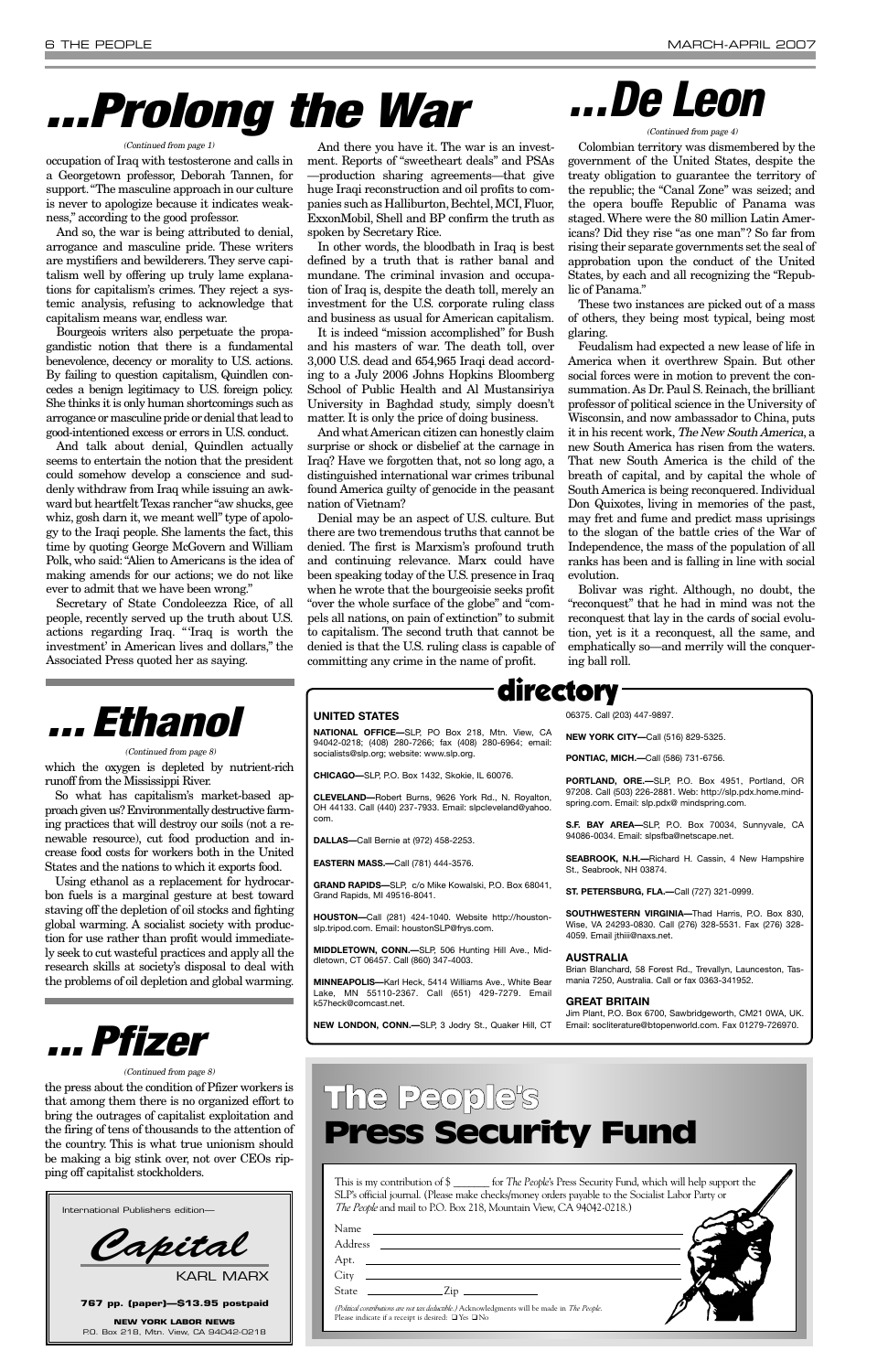#### **Vietnam and Iraq**

A recent article in The People stated Iraq's oil is keeping U.S. troops there. You failed to mention what kept U.S. troops in Vietnam (no doubt the profit motive in both cases). Agent Orange to defoliate the trees was used and today coffee trees are now growing on this soil. If Iraq's oil (black gold) is one reason, could Vietnam's coffee (black silver) be the other? (Is it safe?)

Walter K. Bagnick Ecorse, Mich.

[If oil is what keeps the troops in Iraq what kept them in Vietnam? The answer is—oil. There are large deposits in the South China Sea near the Spratly Islands. That, and control over the sea lanes and air routes in that region, goes a long way to explain why the United States held out for so long and tenaciously in Vietnam. The Spratly oil is not as plentiful or easily accessible as the oil in Iraq, of course, but it would be there as a reserve in case of trouble with other and more abundant sources and as those sources began to decline. "Peak oil" is not a new idea or a new discovery.Since the Vietnam War a new appreciation of the potential of other sources, such as those in the Caspian Sea region, have overshadowed the Spratly deposits, but the United States and China still have their eye on them.]

| Name         |     |
|--------------|-----|
| Address.     |     |
| City         |     |
| <b>State</b> | Zip |

#### **Molly Ivins Missed the Mark**

Molly Ivins, who was well known for her disre-

spect for politicians, said this:"We are the people who run this country. We are the deciders. And every day, every single one of us needs to step outside and take some action to help stop this war."I wish Molly Ivins would have said this,"We are the working class, the deciders, who run this country every day, and we need to become classconscious to stop this war."

Marching in the streets (step outside) and telling the working class to show their protest will not stop the war.When the workers become classconscious, then they will become aware that it is capitalism that produces war and the system of capitalism must be replaced with bona fide socialism, the Socialist Industrial Union program, to prevent wars.

> John M. Lambase San Pedro, Calif.

Socialist Labor Party P.O. Box 218 Mountain View, CA 94042-0218

YCAP

Please send a free copy of *Steps You Can Take* to:



You Can Take...

You can help provide for the long-term financial security of *The People* by including a properly worded provision in your will, or by making some other financial arrangement through your bank. Write to the Socialist Labor Party, publisher of *The People*, for a free copy of the booklet *Steps You Can Take to Provide for the Financial Security of the Socialst Labor Party*.

(Dec. 15–Feb. 16) Press Forward Fund

Marie & Ray Simmons \$5,000; Jack Radov \$893; Section Cleveland \$500; Jean M. Jasiewicz (In memory of my husband Edward T. Jasiewicz) \$250; \$200 each Chris Dobreff, Irene Schelin, Ruth R. Hall; \$100 each Stan & Mary Jane Karp (In memory of Anne Karp and in honor of all the SLP meant to her over the years), Donald Rogers, Jim McHugh, Mr. & Mrs. Nick York (In memory of Stanley Marek), Paul Bakulski; Donna Meyer \$76; \$75 each Harvey Fuller, John & Mary P. Brlas; Jim Plant \$60; James & Nancy Kniskern \$56; \$50 each Bessie Gabow, Brian Blanchard, Carl Archambeau, Dimitre Eloff, Gene Simon, Gil Dewart,John Lambase,John S.& Rosemary Gale, Mr. & Mrs. Robert Teunion, Otis Daniels, Robert Bastian, Roger A. Stoll,Wayne W. Urffer,William E.Tucker; Phillip Colligan \$48; \$40 each John Hagerty, Peter Teeuwisen; Henry Coretz \$36.80; \$35 each Howard Hecht, Jane Christian, Marshall G. Soura, Matt Casick.

\$30 each Guido Lenaerts, Richard Deshaies, Rubinoff Brunson, Valery Zaytsev; \$25 each Country Health Store, Doug Smiley, Edwin Samples, J. & M. Sweeney, James A. Carr, Joseph C. Massimino, Margaret & Frank Roemhild, Margaret Kay, Michael James, Michael Preston, Robert Ormsby, Roy K. Nelson, Sarah Haggard, Walter J. Leibfritz; Steve Druk \$23; Chris Townsend \$21; \$20 each Bill Bonte, Dagfinn Sjoen, Daniel Goodsaid, Ed Poll, George G. Alce, James Holt, John S. Houser, Severino Majkus, William J. Logue, William W. Zepf; T. McGregor \$18.65; Douglas Aaron, MSW \$18; George E. Gray \$16; \$15 each Albert Evenich, Debra J. Nordyke, Karl H. Heck, William Meadows; Roberta Diamond \$12; Tom Girard \$10.80; \$10 each Adam Oviatt, Anthony William Greco, Bill Conklin, Bill Ransbottom, Costanzo A. Rufo, Daniel Trinidad, Gary Hemphill, Harold Bauer, Harry E. Gibson, Harry Segerest, Helena Stevens, James H. Lehner, Joe Randell, Kenneth E. McCartney, Michael Fasce, Michael Stone, Paul L. Wolf, Richard A. Aiken, Richard F. Mack, Richard M. Shuldiner, Steve Kellerman, Warren Weston; Allen Shearin \$8; Joseph Bellon \$6; \$5 each Berenice Perkis, Cal Slack, David L. Nagel, Harry Buskirk, Lavonne Lela, William Coe, William Prinz; Richard Kulich \$2. Total: \$10,210.25

Christmas Box Wright W. Bonte \$50.00 (Total)

#### Press Security Fund

Gene Borelli \$190; T. Klepper \$100; Anonymous \$78; \$40 each Dimitre Eloff, Jerome D. Toporek, Timothy Sweeney; Jane Christian \$30; \$25 each Fred Punzo, Gene Simon; George Lovrich, June Svoboda, Sophie Carevich, Valery Zaytsev; Albert Bikar \$15; Bruce Gard \$12; A. Power, Albert T. Wanamaker, Ben Gallup, Cecilia Kelly, Curt D. Walker, Dagfinn Sjoen, Daniel Goodsaid, Diane Poole, Gerald Gunderson, Jeffrey Heuser, Mark McGrath, Richard F. Mack; Orville Rutschman \$7.20; Thomas C. McEvoy \$7; Harry C. Segerest, Henry J. Bardel, John Hagerty, Karl H. Heck, Marion Miller, Maurice Greb, S. Hawkins; William Prinz \$2.

Total: \$846.20

Prisoner Subscription Fund Richard F. Mack \$10. (Total)

#### SLP Leaflet Fund

\$25 each John & Mary Brlas, Henrietta Lasher; Reynold R. Elkins \$20; Walter K. Bagnick \$10; Dimitre Eloff \$2.

Total: \$82.00

#### SLP Sustainer Fund

Joan Davis \$800; Bernard Bortnick \$350; Robert P. Burns (In memory of Joseph & Mary Pirincin) \$167; Robert Burns (In memory of Pete & Kay Kapitz) \$167; Lois Reynolds \$100; \$60 each Clayton Hewitt, Albert Bikar; Jill Campbell & Steve Littleton \$40; Sect. San

Francisco Bay Area: William Kelley \$30; George E. Gray \$20; George T. Gaylord \$1.

Total: \$1,795.00

#### **Socialist Labor Party**

Financial Summary

We regret that the summary of income and expenses usually printed in this spot could not be prepared in time for this issue. It will appear in our next. In its place, however, we are pleased to report that the Press Forward Fund, launched in October, has topped its goal of \$20,000.We reached that goal in mid-February, six weeks later than we had hoped, but when we take into account contributions to other funds, particularly the standing monthly commitments to the SLP Sustainer Fund, income for the last quarter of 2006 was nearly sufficient for us to end the year with cash reserves of \$80,000. That was the dollar goal and we came within \$1,200.00 of reaching it before December 31 despite being able to conduct only one mailing to the readership. In view of that, the response to our appeal was especially gratifying and we take this opportunity to thank everyone who helped to make the Press Forward Fund a success.

> ROBERT BILLS Acting Editor

**Funds**

## **...Vanzetti**

(Continued from page 5)

### letters to the People

### **ACTIVITIES**

#### **CALIFORNIA**

**San Francisco: Discussion Meetings—**For information call 408-280-7266 or email slpsfba@netscape.net.

#### **OHIO**

**Columbus: Discussion Meetings—**Section Cleveland will hold discussion meetings on Sunday, March 4, and Sunday, April 1, 1–3 p.m., at the Carnegie Library, Grant & Oak streets. For information call 440- 237-7933.

**Independence: Discussion Meetings—** Section Cleveland will hold discussion meetings on Sunday, March 11, and Sunday, April 22, 1–3 p.m., at the Independence Public Library, 6361 Selig Dr. (off Rt. 21 between Chestnut & Hillside). For information call 440-237-7933.

#### **OREGON**

**Portland: Discussion Meetings—**Section Portland will hold discussion meetings at the Portland Main Library, SW Yamhill & 10th, from 10 a.m.–12 noon, as follows: Saturday, March 24, Topic: "Oil Corporations vs. Alternate Fuels: The Story of High Pollution and High Profits" and Saturday, April 21, Topic: "Disposable Americans: The Human Cost of Capitalist Enterprise." For more information call Sid at 503-226-2881 or visit the section's website at http://slp.pdx.home.mindspring.com.

and evidence related to this case (even though that investigation may lead to the very doors of the Department of Justice at Washington) to the end that the guilt or innocence of Sacco and Vanzetti may be definitely established through a fair, unbiased and thorough trial; and be it further

RESOLVED, That we call upon all subdivisions of the Socialist Labor Party, and upon all other groups of workers, to protest emphatically against this proposed judicial murder, bearing in mind that Sacco and Vanzetti have become symbolized as victims of capitalist class rule, and being further mindful that an injury to one worker is the concern of all the workers.

Adopted by the National Executive Committee Sub-Committee, Socialist Labor Party, in regular session held Thursday, April 14, 1927.

AUGUST GILLHAUS. Chairman of Session. PAUL HERZEL. Recording Secretary. ARNOLD PETERSEN.

National Secretary.